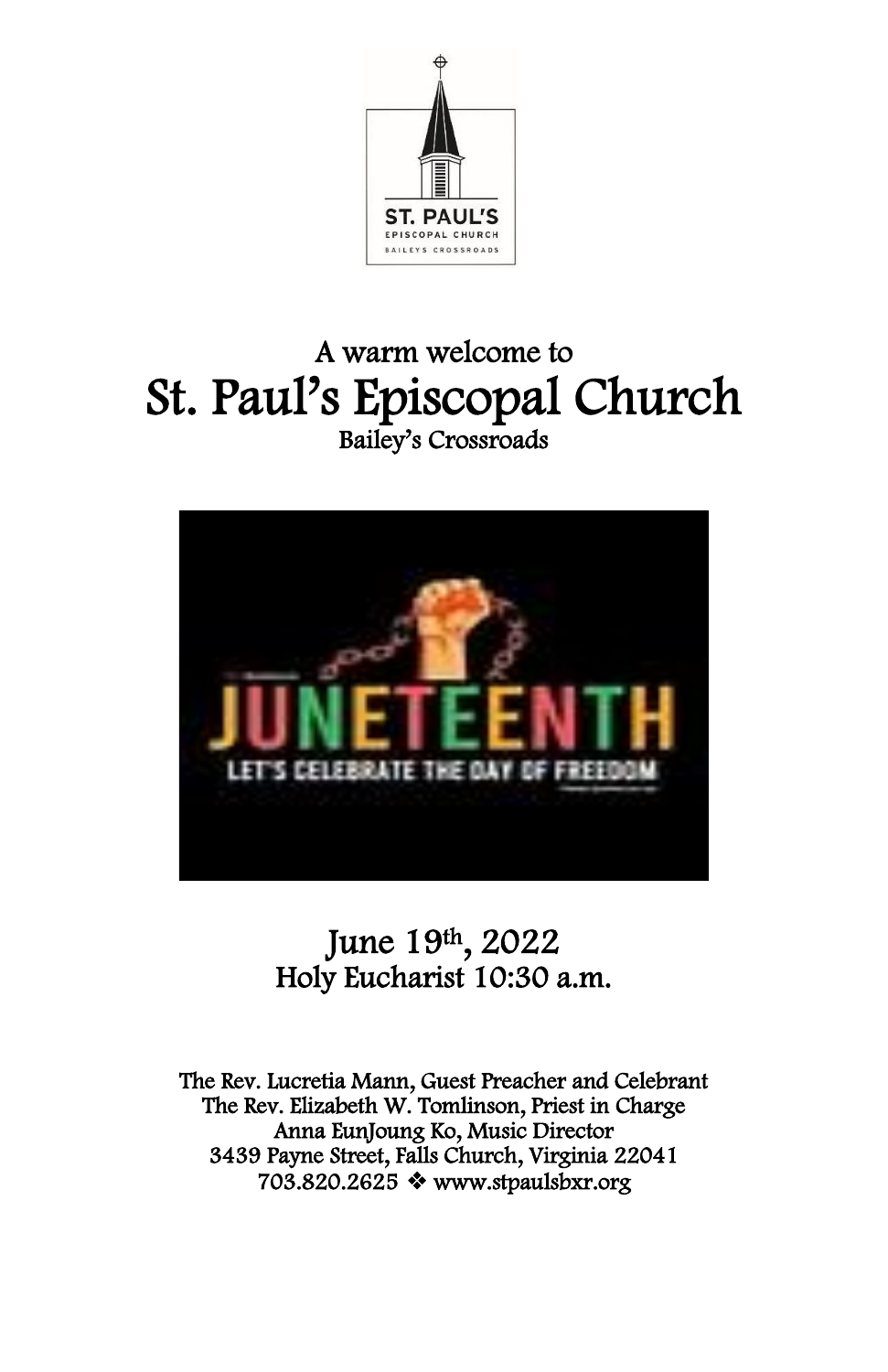### **June 19, 2022 Juneteenth Feast Day Celebration 10:30 a.m. Holy Eucharist Rite II**

#### **Prelude**

#### **Call to worship**

*You send forth your Spirit; O Lord, and they are created and you renew the face of the earth. Psalm 104:31*

#### **Processional Hymn**

 **"We are marching in the light of God " WLP 787**

**We are marching in the light of God, We are marching in the light of God. We are marching in the light of God, We are marching in the light of God.**

**We are marching, marching, We are marching, marching, We are marching in the light of God. We are marching, marching, We are marching, marching, We are marching in the light of God.**

**We are marching in the light of God, We are marching in the light of God. We are marching in the light of God, We are marching in the light of God.**

**We are marching, marching, We are marching, marching, We are marching in the light of God. We are marching, marching, We are marching, marching, We are marching in the light of God.**

### **THE LITURGY OF THE WORD**

**Opening Sentence & Collect for Purity France BCP 355** 

#### **Gloria in Excelsis Hymn S-278**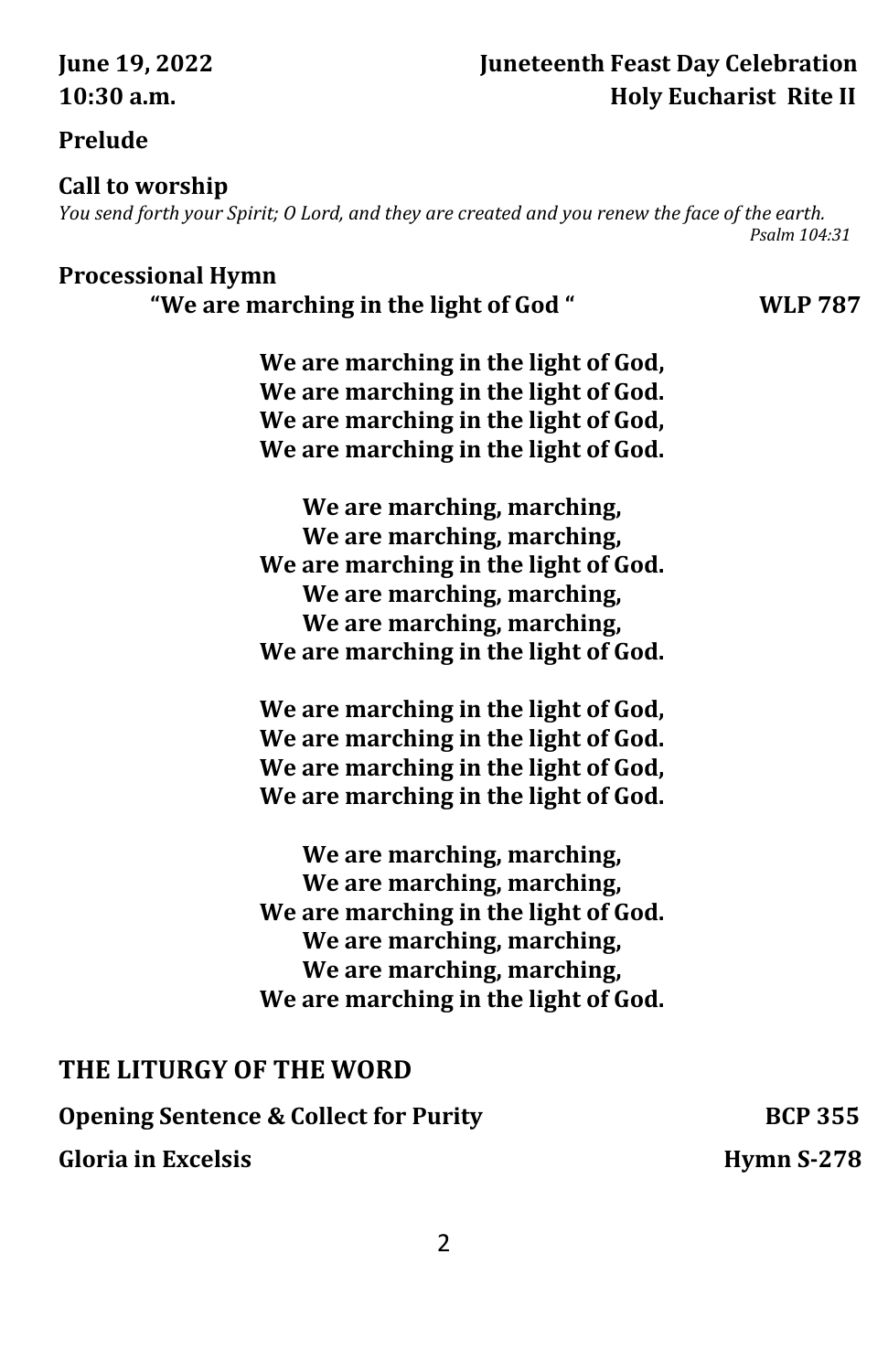## **Collect of the Day**

Almighty and most loving God, through your Son Jesus, who came among us as a slave choosing rather to serve his disciples than to be served by them; help us in our weakness not to seek to oppress others, nor to make peace with any form of exploitation, but in all things earnestly and of our own free will to seek to serve each other following Christ's good example, this we ask in the name of Jesus Christ our Lord.

**All: Amen.**

**The First Reading Amos 5:18-24**

**<sup>18</sup>Woe unto you that desire the day of the Lord! to what end is it for you? the day of the Lord is darkness, and not light.**

**<sup>19</sup>As if a man did flee from a lion, and a bear met him; or went into the house, and leaned his hand on the wall, and a serpent bit him.**

**<sup>20</sup> Shall not the day of the Lord be darkness, and not light? even very dark, and no brightness in it?**

**<sup>21</sup> I hate, I despise your feast days, and I will not smell in your solemn assemblies.**

**<sup>22</sup>Though ye offer me burnt offerings and your meat offerings, I will not accept them: neither will I regard the peace offerings of your fat beasts.**

**<sup>23</sup>Take thou away from me the noise of thy songs; for I will not hear the melody of thy viols.**

**<sup>24</sup>But let judgment run down as waters, and righteousness as a mighty stream.**

Reader: The Word of the Lord **People: Thanks be to God**

**Psalm 137**

**<sup>1</sup>By the rivers of Babylon we sat and wept when we remembered Zion.**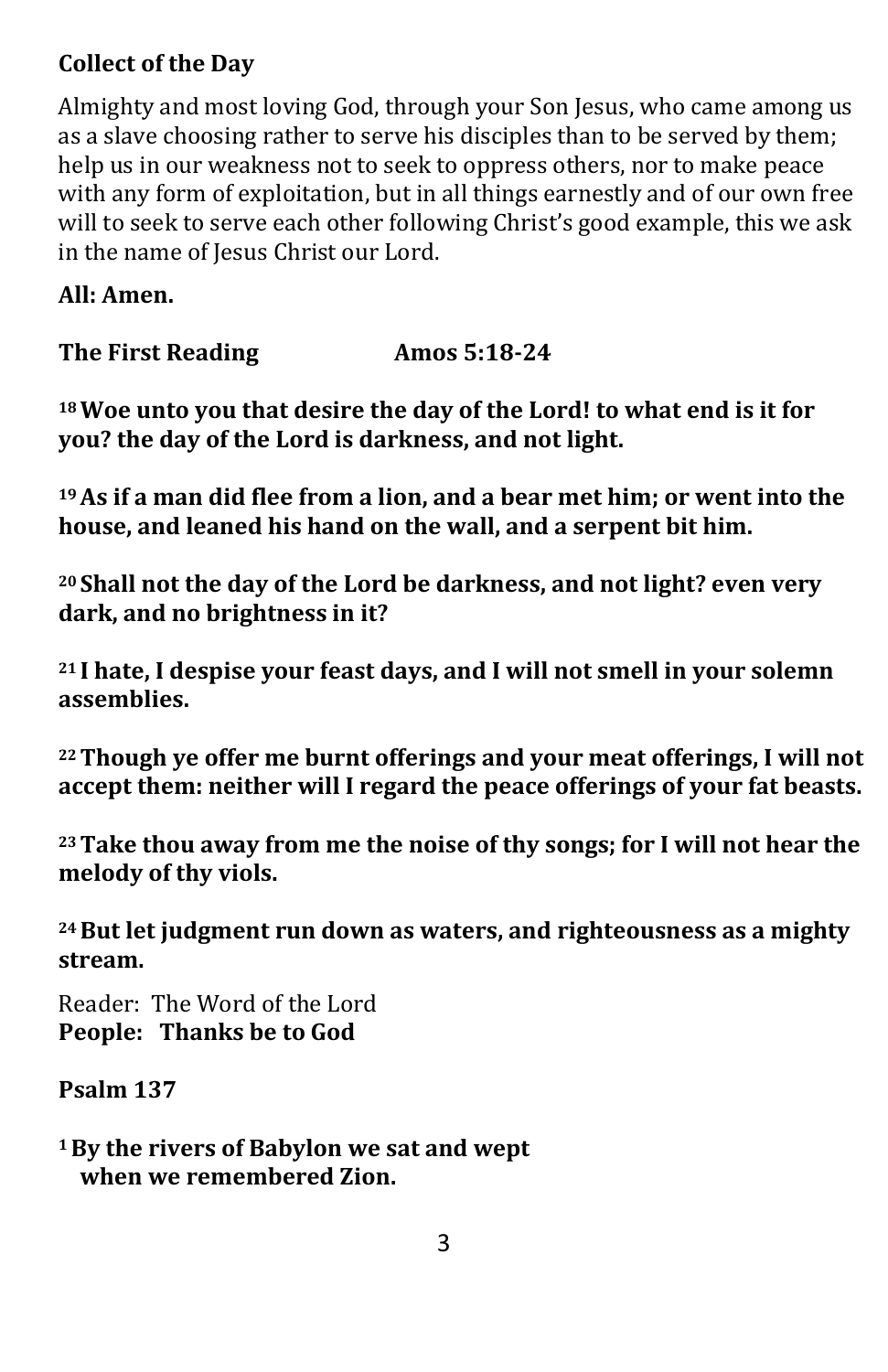- **<sup>2</sup>There on the poplars we hung our harps,**
- **<sup>3</sup> for there our captors asked us for songs, our tormentors demanded songs of joy; they said, "Sing us one of the songs of Zion!"**
- **<sup>4</sup>How can we sing the songs of the Lord while in a foreign land?**
- **<sup>5</sup> If I forget you, Jerusalem, may my right hand forget its skill.**
- **<sup>6</sup>May my tongue cling to the roof of my mouth if I do not remember you,**

**if I do not consider Jerusalem my highest joy.**

- **<sup>7</sup>Remember, Lord, what the Edomites did on the day Jerusalem fell. "Tear it down," they cried, "tear it down to its foundations!"**
- **<sup>8</sup>Daughter Babylon, doomed to destruction, happy is the one who repays you according to what you have done to us. <sup>9</sup>Happy is the one who seizes your infants and dashes them against the rocks.**

**All: Amen**

**Sequence Hymn**  "**Swing low, sweet chariot" LEVAS 18 v. 1&2**

**1. Swing low, sweet chariot, coming for to carry me home! Swing low, sweet chariot, coming' for to carry me home! I looked over Jordan an' what did I see, coming for to carry me home! A band of angels coming after me, coming for to carry me home!**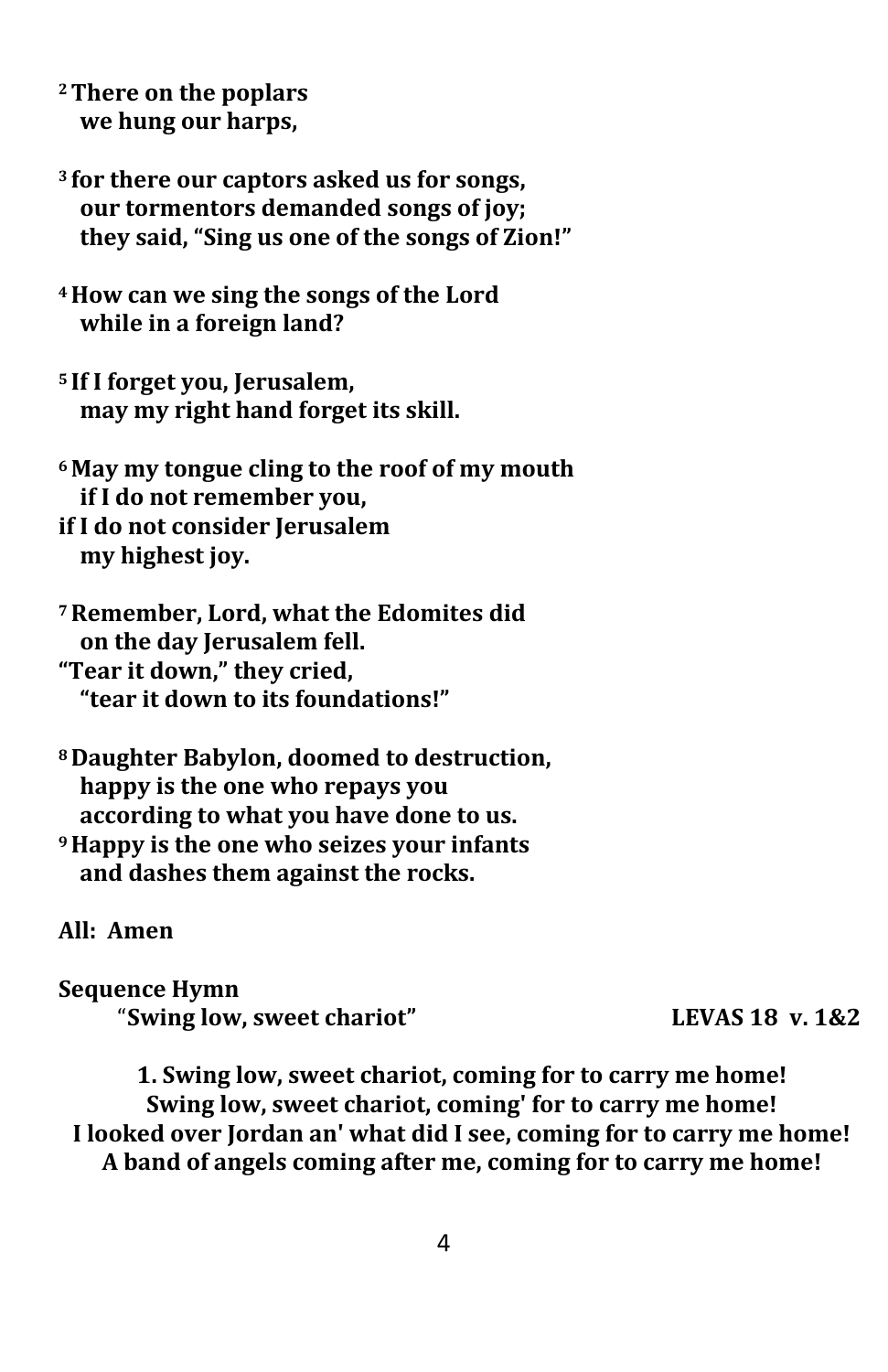#### **2. Swing low, sweet chariot, coming for to carry me home! Swing low, sweet chariot, coming for to carry me home! If you get there before I do, coming for to carry me home! Tell all my friends I'm coming too, coming for to carry me home.**

*Celebrant:* The Holy Gospel of our Lord Jesus Christ according to Luke. **All: Glory to you, Lord Christ**

The Gospel Luke 4:14-21

**<sup>14</sup>And Jesus returned in the power of the Spirit into Galilee: and there went out a fame of him through all the region round about.**

**<sup>15</sup>And he taught in their synagogues, being glorified of all.**

**<sup>16</sup>And he came to Nazareth, where he had been brought up: and, as his custom was, he went into the synagogue on the sabbath day, and stood up for to read.**

**<sup>17</sup>And there was delivered unto him the book of the prophet Esaias. And when he had opened the book, he found the place where it was written,**

**<sup>18</sup>The Spirit of the Lord is upon me, because he hath anointed me to preach the gospel to the poor; he hath sent me to heal the brokenhearted, to preach deliverance to the captives, and recovering of sight to the blind, to set at liberty them that are bruised,**

**<sup>19</sup>To preach the acceptable year of the Lord.**

**<sup>20</sup>And he closed the book, and he gave it again to the minister, and sat down. And the eyes of all them that were in the synagogue were fastened on him.**

**<sup>21</sup>And he began to say unto them, This day is this scripture fulfilled in your ears.**

*Celebrant:* The Holy Gospel of the Lord..

- **All: Praise to you, Lord Christ**
- **All: Alleluia, alleluia. Alleluia, alleluia.**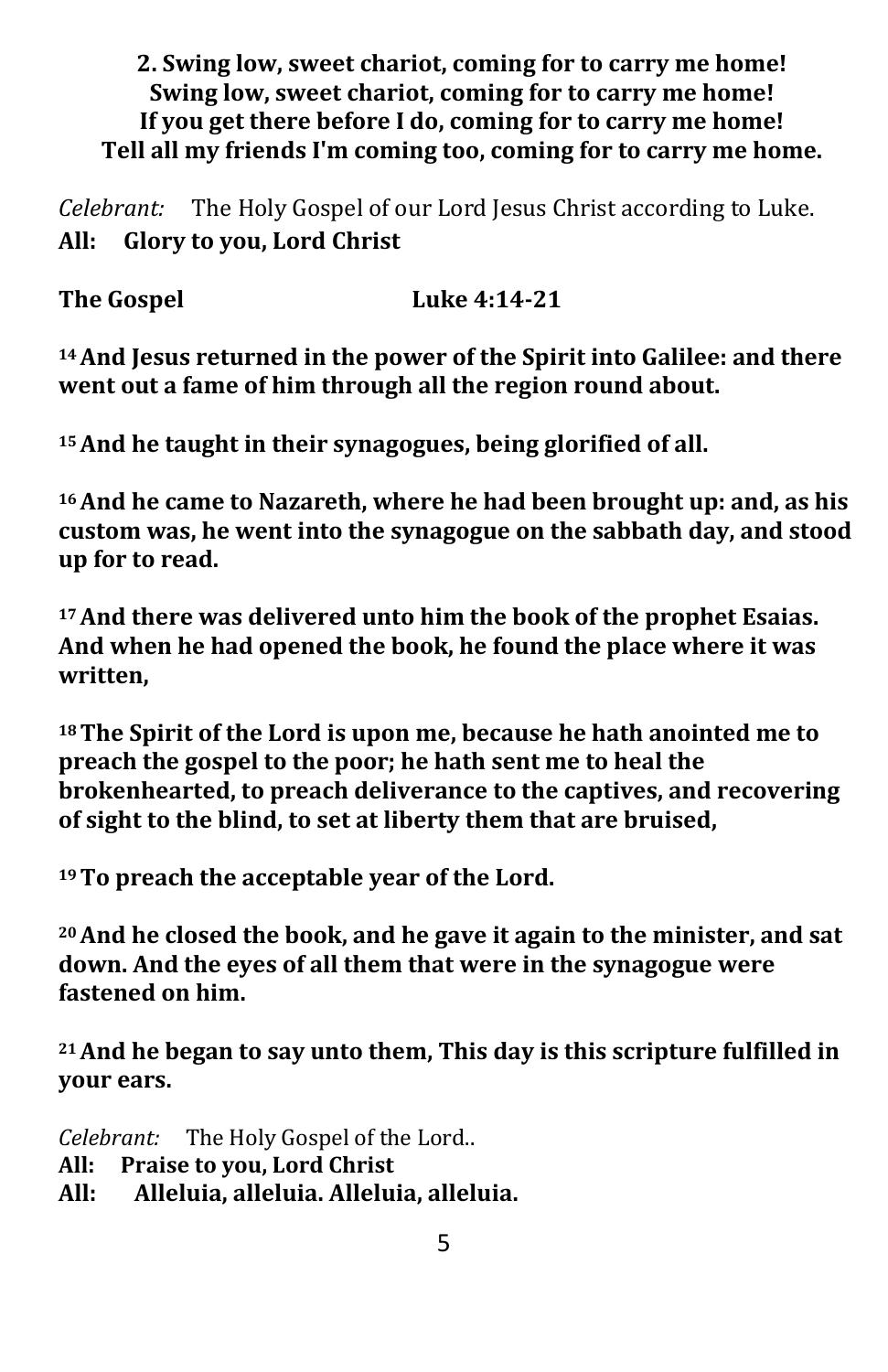# **Sermon The Rev. Lucretia Mann Nicene Creed BCP 358**

#### **Prayers of the People**

### **Feast of Juneteenth 2022 Prayers of the People**

- Priest On this Second Sunday of Pentecost when we recognize the national holiday of the Feast of Juneteenth, we offer prayers for ourselves and the world*.*
- Intercessor That those entrusted with authority in our nation may work to eradicate the pandemics of gun violence; inequitable access to health care, housing, education, food, and lending; and support the changes needed to abolish violence, exercise leadership and promote healing for all people in an authentic, responsible, and peaceful manner, we pray . . .

#### *People May we accept the call to be bearers of peace.*

Intercessor That the fullness of justice and compassion may be extended to the victims and families who have been subjected to violence, abuse, discrimination, murder, or the threat of physical harm or death, we pray . . .

#### *People May we accept the call to be bearers of peace.*

Intercessor That our communities, our schools, and our faith communities may find ways to actively participate in efforts to eliminate violence against our black citizens and all citizens of color so that this country may take the lead in fostering conditions for healing racial division, we pray. . .

#### *People May we accept the call to be bearers of peace.*

- Intercessor That all who gather this day to remember Juneteenth be able to freely, peaceably, and in celebration with us, remember together, we pray . . .
- *People May we accept the call to be bearers of peace.*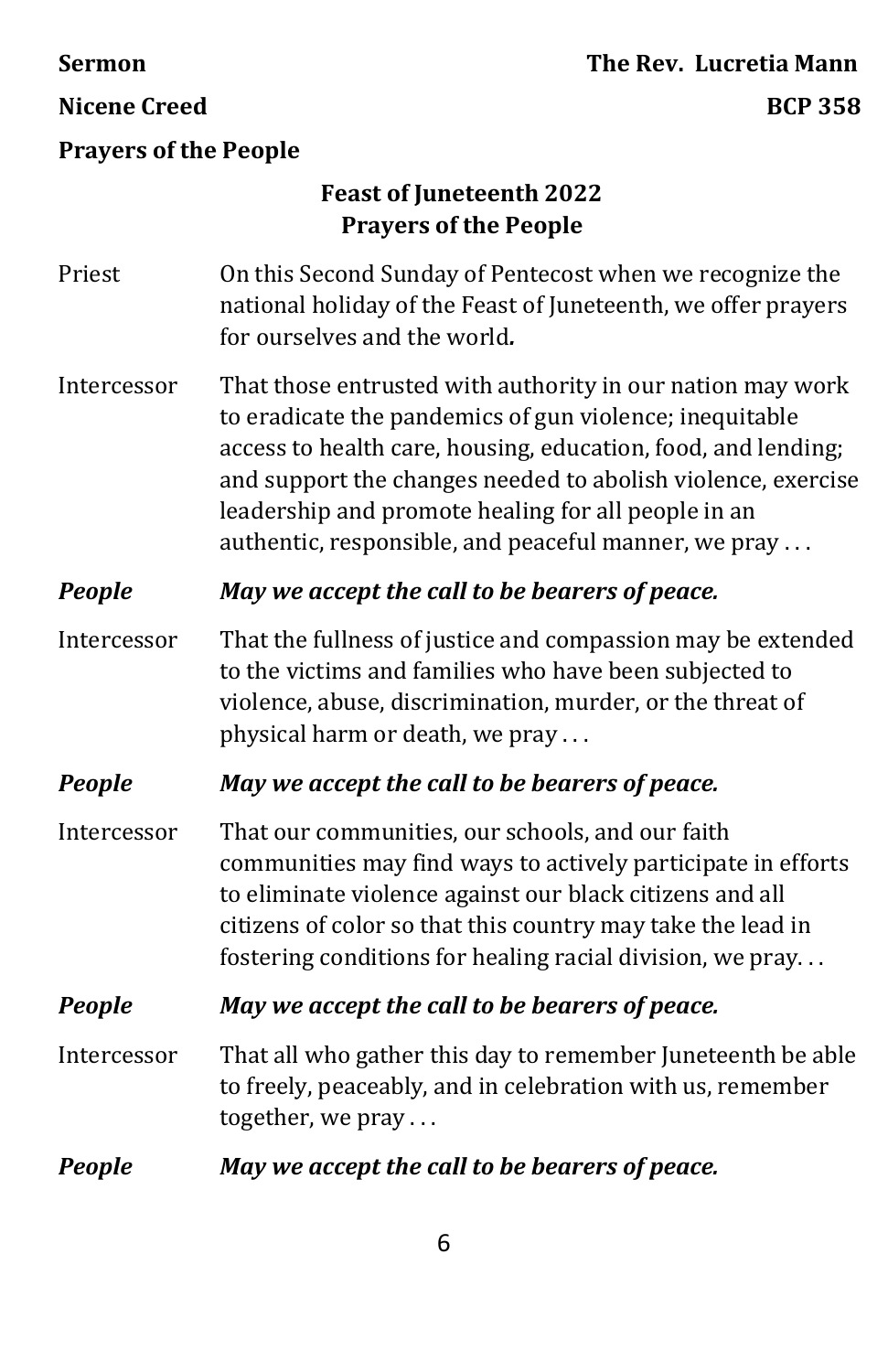Intercessor That we be courageous in living out the Gospel, we pray ...

*People May we accept the call to be bearers of peace.* 

## **Concluding Collect**

We pray, O Lord, for change. Jesus, you revealed God through your wise words and loving deeds, and we encounter you still today in the faces of those whom society has pushed to the margins. Guide us, through the love you revealed, to establish the justice you proclaimed, that all peoples might dwell in harmony and peace, united by that one love that binds us to each other, and to you. And most of all, Lord, change our routine worship and work into genuine encounter with you and our better selves so that our lives will be changed for the good of all. Amen.

### **Confession and Absolution Confession and Absolution**

**The Peace**  Ĭ

(*congregation is seated*)

**Offertory "Wade in the water" LEVAS 143 v. 1&2**

**Wade in the water, wade in the water, children, wade in the water, God's a gonna trouble the water.**

> **1. See that host all dressed in white, God's a gonna trouble the water. The leader looks like the Israelite, God's a gonna trouble the water.**

**2. See that band all dressed in red, God's a gonna trouble the water. Looks like the band that Moses led, God's a gonna trouble the water.**

**The Presentation of Alms and Oblations**

**Presentation Hymn hymnal 380 v. 3**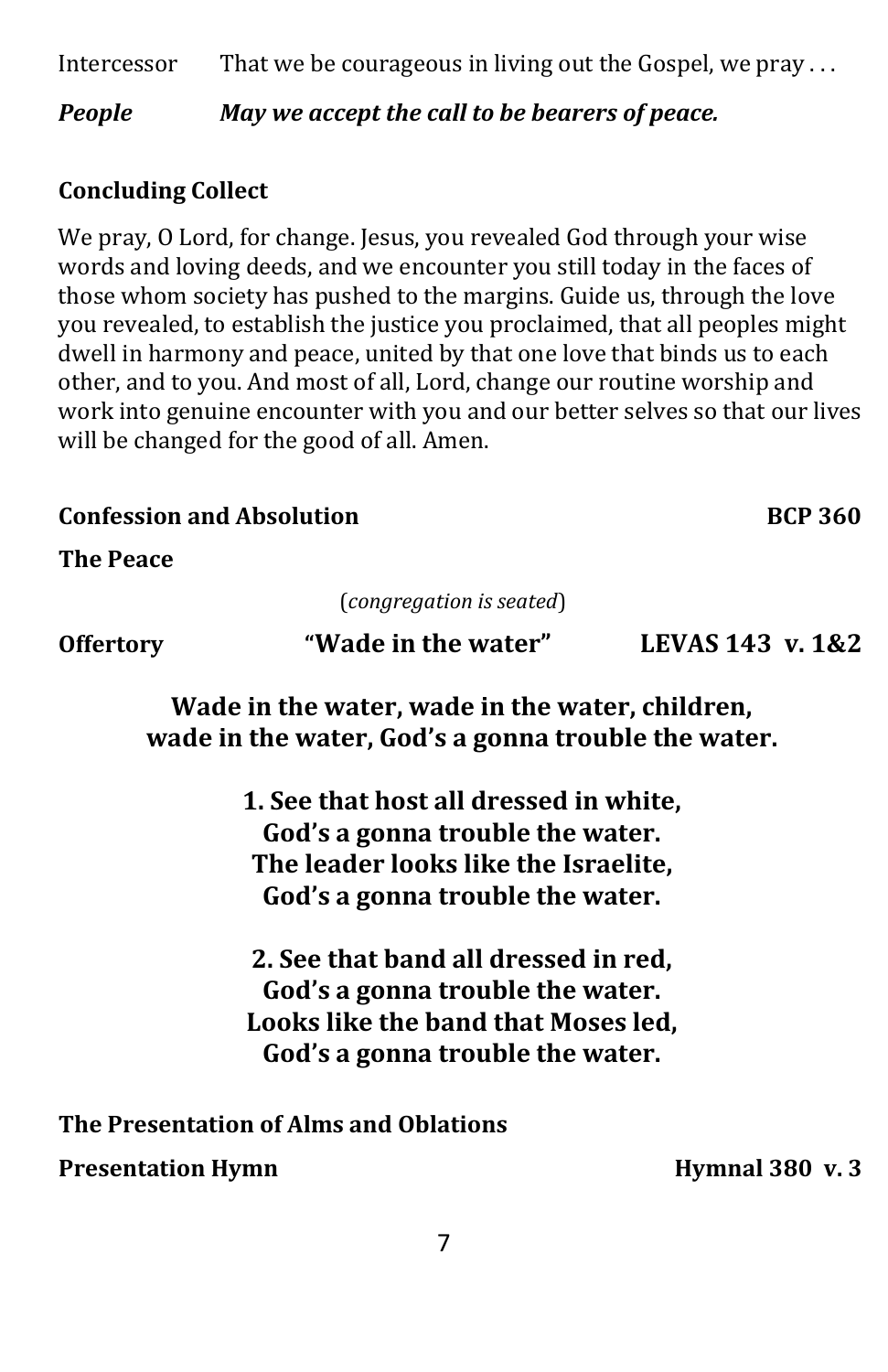# **LITURGY OF THE TABLE**

| <b>Eucharistic Prayer B</b> |                            | <b>BCP 367</b> |
|-----------------------------|----------------------------|----------------|
| <b>Sanctus</b>              | Holy, Holy, Holy           | Hymn $S-130$   |
| <b>Lord's Prayer</b>        | <b>Traditional version</b> | <b>BCP 364</b> |
| <b>The Fraction</b>         |                            |                |
| <b>Agnus Dei</b>            |                            |                |

**"Now the silence, now the peace" Hymn 333** Now the silence; Now the peace; Now the empty hands uplifted Now the kneeling; Now the plea; Now the Father's arms in welcome Now the hearing; Now the power; Now the vessel brimmed for pouring Now the Body; Now the Blood; Now the joyful celebration. Now the wedding; Now the songs; Now the heart forgiven leaping Now the Spirit's visitation; Now the Son's epiphany Now the Father's blessing; Now, Now, Now.

# **The Administration of Holy Communion**



 All are welcome at the rail. If you need a gluten-free wafer, please ask at the rail. If you would prefer to receive a blessing, please come to the railand fold your arms across your chest.

# **Communion Hymn "Let us break bread together" Hymn 325**

**1. Let us break bread together on our knees. Let us break bread together on our knees.** *Refrain:* **When I fall on my knees with my face to the rising sun, O Lord have mercy on me.**

**2. Let us drink wine together on our knees. Let us drink wine together on our knees.**  *Refrain:* **When I fall on my knees with my face to the rising sun, O Lord have mercy on me.**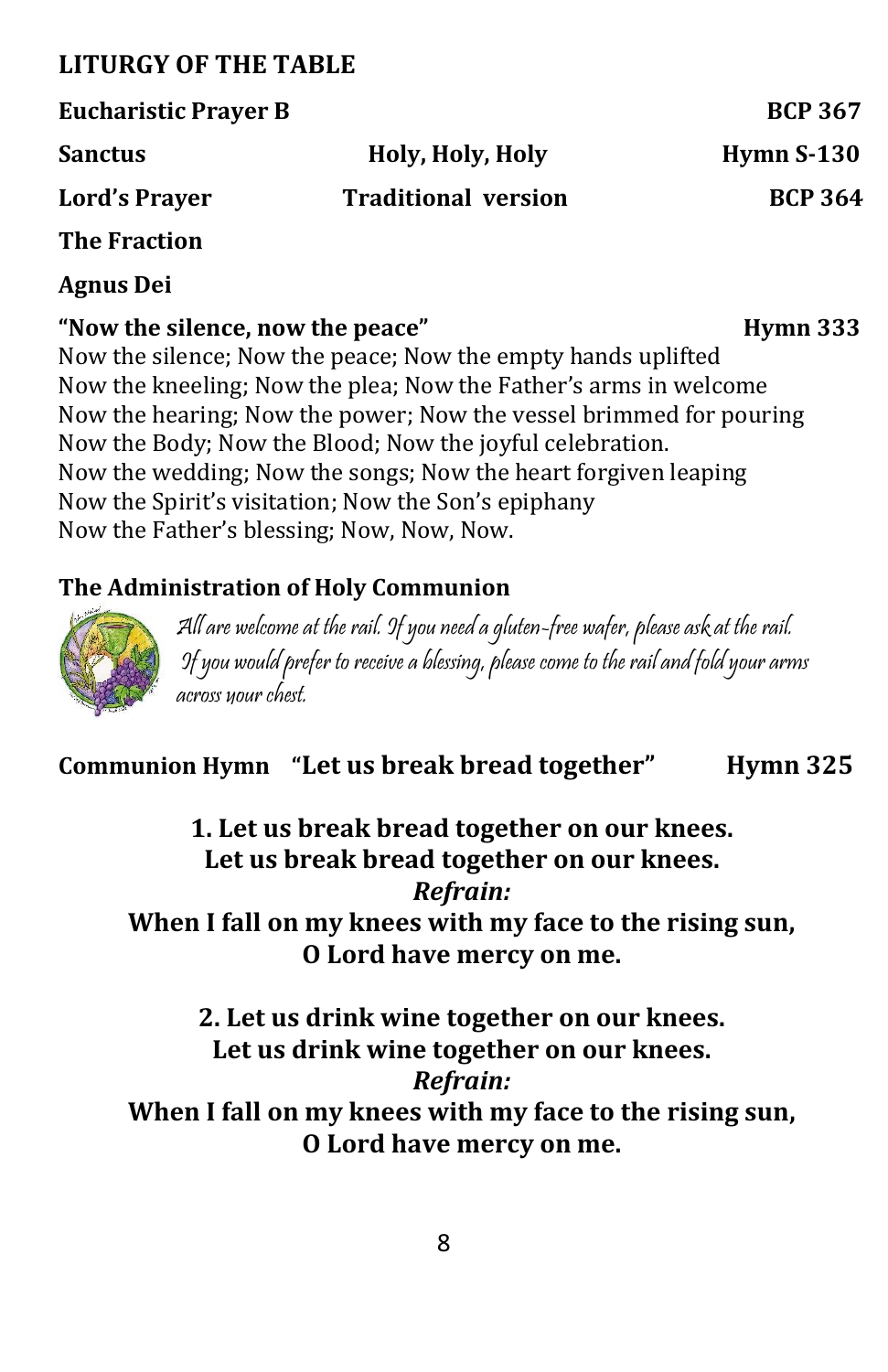# **3 Let us praise God together on our knees. Let us praise God together on our knees.**  *Refrain:* **When I fall on my knees with my face to the rising sun, O Lord have mercy on me.**

Post Communion Prayer BCP 366

#### **Blessing**

**Recessional Hymn "Lift every voice and sing" Hymn 599, v. 1&2**

**1. Lift every voice and sing 'Till the Heaven ring Ring with the harmonies Of liberty Let our rejoycing rise High as the listening skies Let it resound loud as the rolling sea Sing a song full of the faith that the dark past has taught us Sing a song full of the hope that the present has brought us Facing the rising sun Of our new day begun Let us march on 'till victory is won.**

**2. Stony the road we trod, bitter the chastening rod, felt in the days when hope unborn had died; yet with a steady beat, have not our weary feet come to the place for which our parents sighed? We have come over away that with tears has been watered; We have come , treading our path through the blood of the slaughtered, out from the gloomy past, till now we stand at last where the bright gleam of our bright star is cast.**

#### **Dismissal**

- *Celebrant* Alleluia, let us go forth into the world, rejoicing in the power of the Spirit!
- *All* **Thanks be to God. Alleluia**

9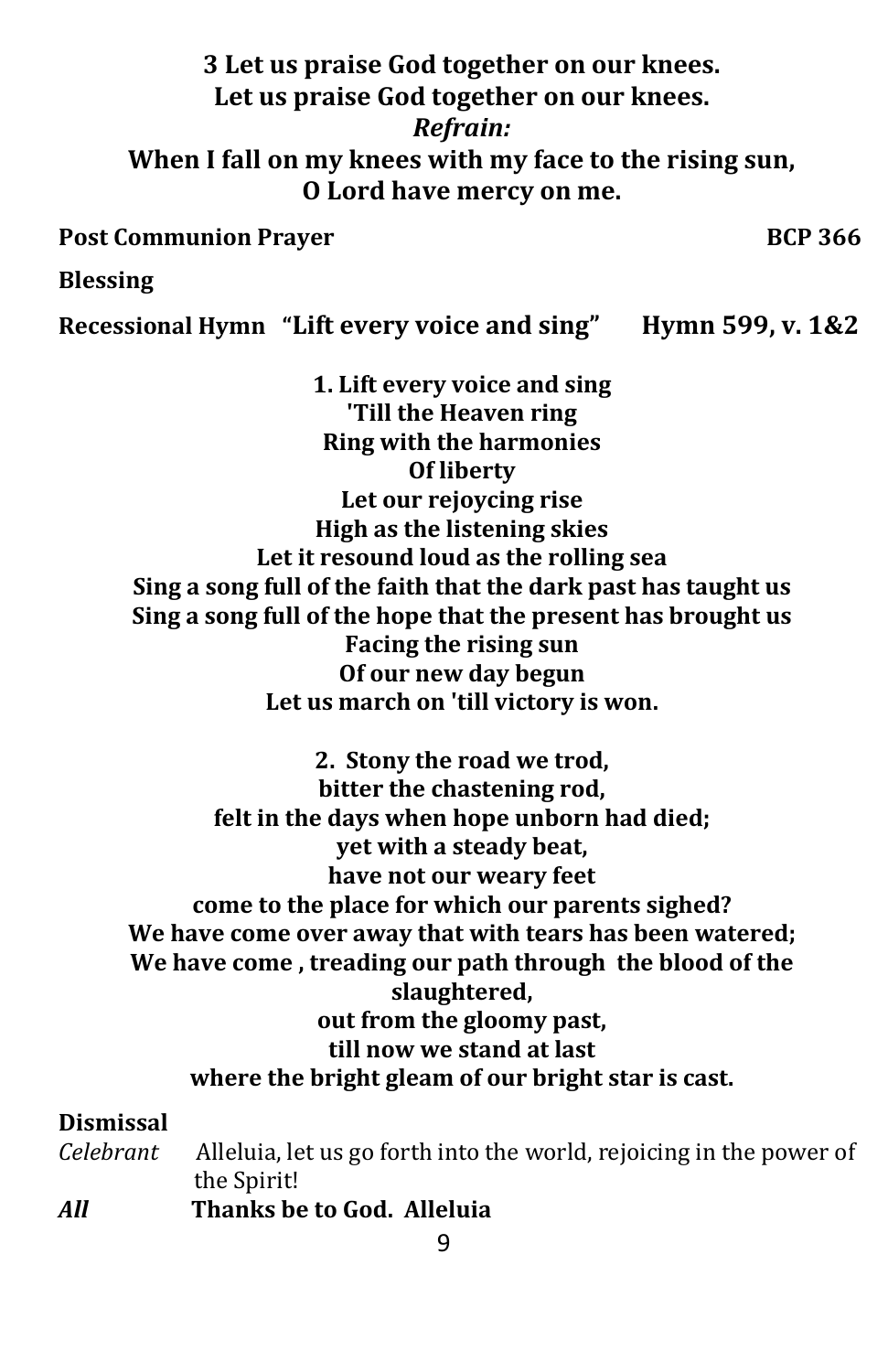# **LAY MINISTERS**

 **Readers: Old Testament Reading ~ Frank Melendez Prayers of the People ~ Tam Mehuron Ushers ~ Tam Mehuron Acolyte ~ G. Alvin Jones**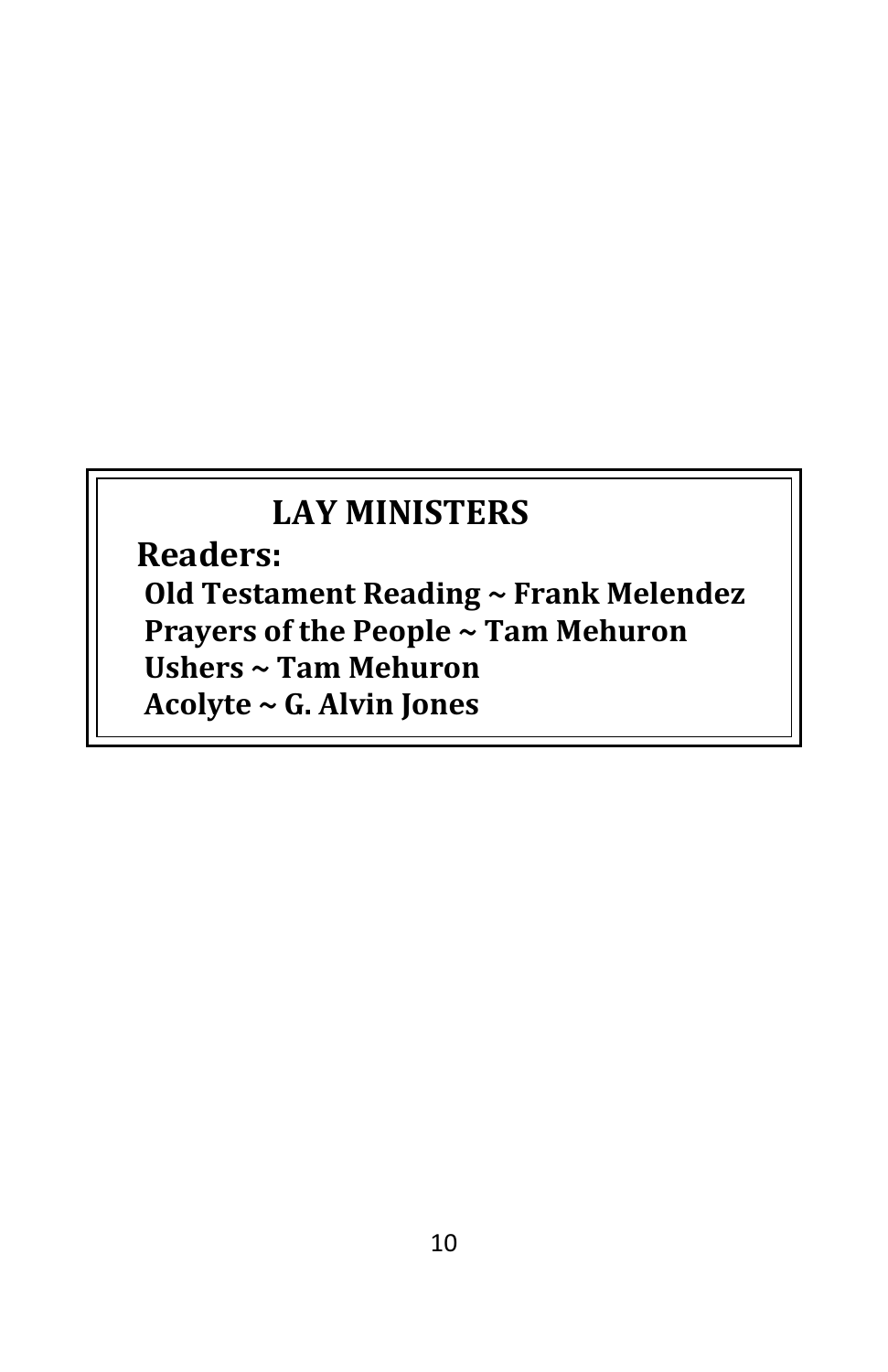The act of praying aloud in corporate worship and naming the people we are praying for connects us with God, with each other, and with each of them in a spiritual way even though we may not know them personally or what their specific needs are. God knows them and knows what they need. And God knows us and hears us as we pray. Each of the people on this list is in some way connected to St. Paul's or has made a request to be on our Prayer List. Please commend them to God with your whole heart.

# **St. Paul's Prayer List**

- ❖ Rachel (mother to Blanche and Natalie Eastman; physical health)
- ❖ Myrtle, a former parishioner, shut-in (well-being)
- ❖ Lily Gabra's Family (mourning her death)
- ❖ Jean Trakowski (mourning the death of her husband, Al and her prayer partner, Frances)
- ❖ Bernard Bettsking (spiritual, mental, physical health)
- ❖ Henry Oden and his family (mourning the death of his wife, Georgia)
- ❖ Mary Lou Runyon and her Family (mourning the death of her husband, Richard)
- ❖ Fred Silvers
- ❖ The family of Ellen Strickland (friend of Rev. Liz) who died on 06-10-2021
- ❖ Carola Reyes (physical health, wife of Hector Reyes)
- ❖ Armina Varga, Andia Henries-King's cousin's daughter (physical health)
- ❖ Jaclyn's younger sister (physical health)
- ❖ The family of Bill Springer (mourning his death)
- ❖ Norman Anderson, Dave Wright's brother-in-law (physical health)
- ❖ Natalie Eastman (physical health)
- ❖ Lamont Springfield, friend of Andia Henries-King (physical health)
- ❖ Gladys Bowens, June Jallah's mother (physical health)